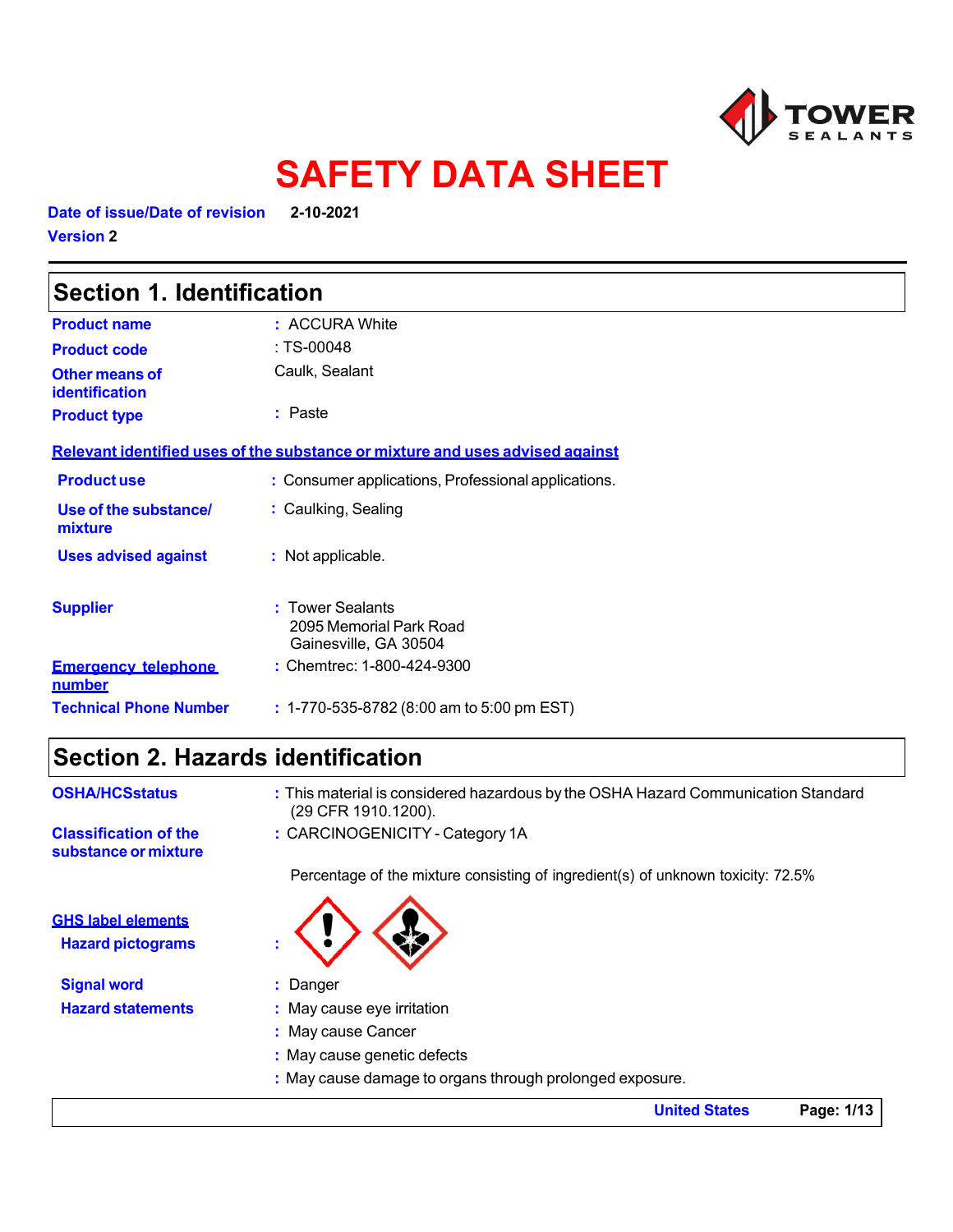**Product name ACCURA** 

### **Section 2. Hazards identification**

| <b>General</b>                             | : Read label before use. Keep out of reach of children. If medical advice is needed,<br>have product container or label at hand.                                                                                                                                                                                                                                 |
|--------------------------------------------|------------------------------------------------------------------------------------------------------------------------------------------------------------------------------------------------------------------------------------------------------------------------------------------------------------------------------------------------------------------|
| <b>Prevention</b>                          | : Obtain special instructions before use. Do not handle until all safety precautions have<br>been read and understood. Use personal protective equipment as required.                                                                                                                                                                                            |
| <b>Response</b>                            | : IF exposed or concerned: Get medical attention.                                                                                                                                                                                                                                                                                                                |
| <b>Storage</b>                             | : Store locked up.                                                                                                                                                                                                                                                                                                                                               |
| <b>Disposal</b>                            | : Dispose of contents and container in accordance with all local, regional, national and<br>international regulations.                                                                                                                                                                                                                                           |
| <b>Supplementallabel</b><br>elements       | : Sanding and grinding dusts may be harmful if inhaled. This product contains Crystalline<br>Silica which can cause lung cancer or silicosis. The risk of cancer depends on the<br>duration and level of exposure to dust from sanding surfaces or mist from spray<br>applications. Since this product is not meant to be sanded or sprayed, risk of exposure is |
| <b>Hazards not otherwise</b><br>classified | considered low. Avoid contact with skin and clothing. Wash thoroughly after handling.<br>Emits toxic fumes when heated.                                                                                                                                                                                                                                          |
|                                            | : None known.                                                                                                                                                                                                                                                                                                                                                    |
|                                            | Section 3. Composition/information on ingredients                                                                                                                                                                                                                                                                                                                |

# **Substance/mixture : Mixture**

| <b>Product name</b> | : ACCURA White |
|---------------------|----------------|
|                     |                |

| Ingredientname                                      | $\frac{9}{6}$ | <b>CAS number</b> |
|-----------------------------------------------------|---------------|-------------------|
| Limestone                                           | $30 - 60$     | 1317-65-3         |
| <b>Titanium Dioxide</b>                             | $0.1 - 1.5$   | 13463-67-7        |
| Acetaldehyde                                        | $0.1 - 1$     | 75-07-0           |
| Vinyl Acetate                                       | $0.1 - 1$     | 108-05-4          |
| Crystalline Silica, respirable powder (<10 microns) | $0.1 - 1$     | 14808-60-7        |
| <b>Ethylene Glycol</b>                              | $0.5 - 1.5$   | 107-21-1          |

SUB codes represent substances without registered CAS Numbers.

Any concentration shown as a range is to protect confidentiality or is due to batch variation.

**There are no additional ingredients present which, within the current knowledge of the supplier and in the concentrations applicable, are classified as hazardous to health or the environment and hence require reporting in this section.** 

**Occupational exposure limits, if available, are listed in Section 8.**

## **Section 4. First aid measures**

If ingestion, irritation, any type of overexposure or symptoms of overexposure occur during or persists after use of this product, contact a POISON CONTROL CENTER, EMERGENCY ROOM OR PHYSICIAN immediately; have Safety Data Sheet information available. Never give anything by mouth to an unconscious or convulsing person. **Description of necessaryfirst aid measures**

| Eye contact         | : Check for and remove any contact lenses. Immediately flush eyes with running water for at least 15                                                                                                                                                                    |
|---------------------|-------------------------------------------------------------------------------------------------------------------------------------------------------------------------------------------------------------------------------------------------------------------------|
| <b>Inhalation</b>   | minutes, keeping eyelids open. Seek immediate medical attention.<br>: Remove to fresh air. Keep person warm and at rest. If not breathing, if breathing is irregular or if<br>respiratory arrest occurs, provide artificial respiration or oxygen by trained personnel. |
| <b>Skin contact</b> | : Remove contaminated clothing and shoes. Wash skin thoroughly with soap and water or use<br>recognized skin cleanser. Do NOT use solvents or thinners.                                                                                                                 |
|                     | Page: 2/13<br><b>United States</b>                                                                                                                                                                                                                                      |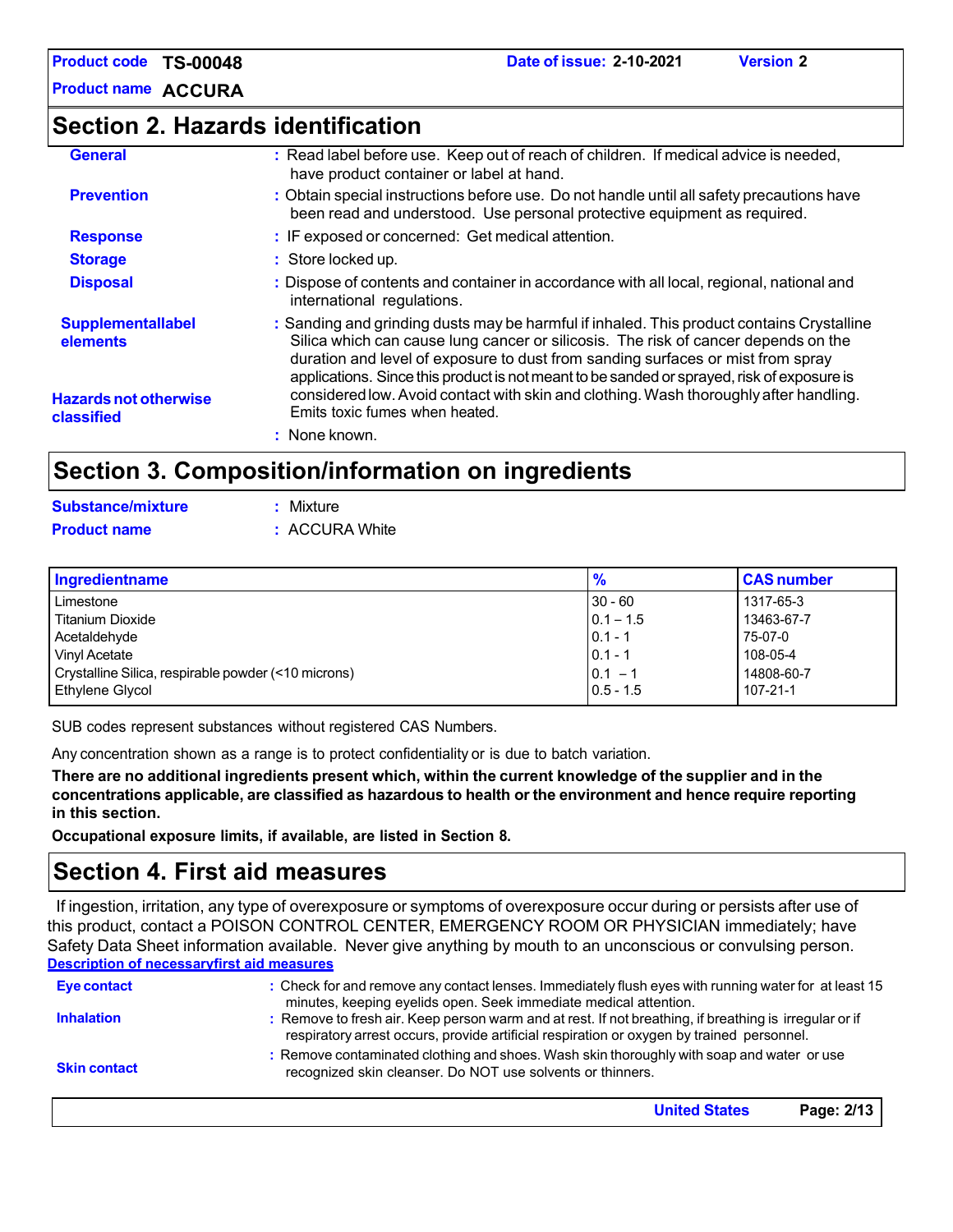**Product name ACCURA** 

## **Section 4. First aid measures**

**Ingestion : If swallowed, seek medical advice immediately and show this container or label. Keep** person warm and at rest. Do NOT induce vomiting.

### **Most important symptoms/effects, acute and delayed**

| <b>Potential acute health effects</b> |                                                                               |  |
|---------------------------------------|-------------------------------------------------------------------------------|--|
| <b>Eye contact</b>                    | : Direct contact may cause slight to moderate irritation.                     |  |
| <b>Inhalation</b>                     | May cause slight irritation to respiratory passages – headache – dizziness.   |  |
| <b>Skin contact</b>                   | May cause allergic skin reactions and / or central nervous system depression. |  |
| <b>Ingestion</b>                      | : No known significant effects or critical hazards. Low ingestion hazard.     |  |
| Over-exposure signs/symptoms          |                                                                               |  |
| <b>Eye contact</b>                    | : No specific data.                                                           |  |
| <b>Inhalation</b>                     | : No specific data.                                                           |  |
| <b>Skin contact</b>                   | : No specific data.                                                           |  |
| <b>Ingestion</b>                      | No specific data.                                                             |  |
|                                       |                                                                               |  |

| indication of immediate medical attention and special treatment needed. If necessary |                                                                                                                                                                                                                                                                                                                                                                                                                 |  |
|--------------------------------------------------------------------------------------|-----------------------------------------------------------------------------------------------------------------------------------------------------------------------------------------------------------------------------------------------------------------------------------------------------------------------------------------------------------------------------------------------------------------|--|
| <b>Notes to physician</b>                                                            | : Treat symptomatically. Contact poison treatment specialist immediately if large<br>quantities have been ingested or inhaled.                                                                                                                                                                                                                                                                                  |  |
| <b>Specifictreatments</b>                                                            | : No specific treatment.                                                                                                                                                                                                                                                                                                                                                                                        |  |
| <b>Protection of first-aiders</b>                                                    | : No action shall be taken involving any personal risk or without suitable training. If it is<br>suspected that fumes are still present, the rescuer should wear an appropriate mask or<br>self-contained breathing apparatus. It may be dangerous to the person providing aid to<br>give mouth-to-mouth resuscitation. Wash contaminated clothing thoroughly with water<br>before removing it, or wear gloves. |  |

**Indication of immediate medical attention and special treatment needed, if necessary**

**See toxicological information (Section 11)**

## **Section 5. Fire-fighting measures**

| : Use an extinguishing agent suitable for the surrounding fire.                                                                                                                                                                                                         |  |
|-------------------------------------------------------------------------------------------------------------------------------------------------------------------------------------------------------------------------------------------------------------------------|--|
| : None known.                                                                                                                                                                                                                                                           |  |
| : In a fire or if heated, a pressure increase will occur and the container may burst. This<br>material is harmful to aquatic life. Fire water contaminated with this material must be<br>contained and prevented from being discharged to any waterway, sewer or drain. |  |
| : Decomposition products may include the following materials:<br>carbon dioxide<br>carbon monoxide<br>metal oxide/oxides                                                                                                                                                |  |
|                                                                                                                                                                                                                                                                         |  |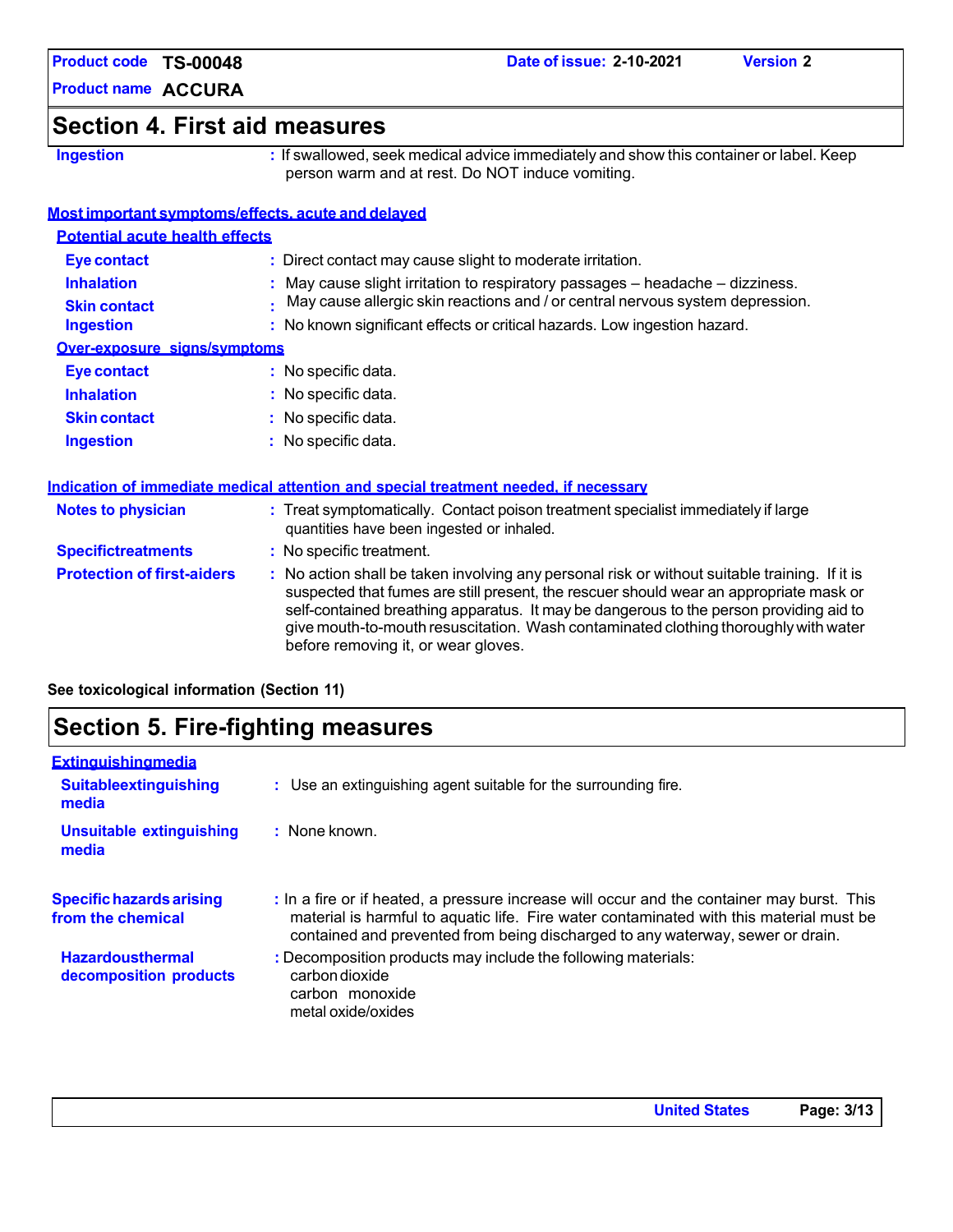**Product name ACCURA** 

# **Section 5. Fire-fighting measures**

| <b>Special protective actions</b><br>forfire-fighters | : Promptly isolate the scene by removing all persons from the vicinity of the incident if<br>there is a fire. No action shall be taken involving any personal risk or without suitable<br>training. |
|-------------------------------------------------------|-----------------------------------------------------------------------------------------------------------------------------------------------------------------------------------------------------|
| <b>Special protective</b>                             | : Fire-fighters should wear appropriate protective equipment and self-contained breathing                                                                                                           |
| equipment for fire-fighters                           | apparatus (SCBA) with a full face-piece operated in positive pressure mode.                                                                                                                         |

### **Section 6. Accidental release measures**

|                                      | <b>Personal precautions, protective equipment and emergency procedures</b>                                                                                                                                                                                                                                                                                                                                                                                                                                                                                                                                                                                                                                   |
|--------------------------------------|--------------------------------------------------------------------------------------------------------------------------------------------------------------------------------------------------------------------------------------------------------------------------------------------------------------------------------------------------------------------------------------------------------------------------------------------------------------------------------------------------------------------------------------------------------------------------------------------------------------------------------------------------------------------------------------------------------------|
| <b>Fornon-emergency</b><br>personnel | : No action shall be taken involving any personal risk or without suitable training.<br>Evacuate surrounding areas. Keep unnecessary and unprotected personnel from<br>entering. Do not touch or walk through spilled material. Avoid breathing vapor or mist.<br>Provide adequate ventilation. Wear appropriate respirator when ventilation is<br>inadequate. Put on appropriate personal protective equipment.                                                                                                                                                                                                                                                                                             |
|                                      | For emergency responders : If specialised clothing is required to deal with the spillage, take note of any information in<br>Section 8 on suitable and unsuitable materials. See also the information in "For non-<br>emergency personnel".                                                                                                                                                                                                                                                                                                                                                                                                                                                                  |
|                                      | <b>Environmental precautions</b> : Avoid dispersal of spilled material and runoff and contact with soil, waterways, drains<br>and sewers. Inform the relevant authorities if the product has caused environmental<br>pollution (sewers, waterways, soil or air).                                                                                                                                                                                                                                                                                                                                                                                                                                             |
|                                      | Methods and materials for containment and cleaning up                                                                                                                                                                                                                                                                                                                                                                                                                                                                                                                                                                                                                                                        |
| <b>Small spill</b>                   | : Stop leak if without risk. Move containers from spill area. Dilute with water and mop up<br>if water-soluble. Alternatively, or if water-insoluble, absorb with an inert dry material and<br>place in an appropriate waste disposal container. Dispose of via a licensed waste<br>disposalcontractor.                                                                                                                                                                                                                                                                                                                                                                                                      |
| <b>Large spill</b>                   | : Stop leak if without risk. Move containers from spill area. Approach release from<br>upwind. Prevent entry into sewers, water courses, basements or confined areas. Wash<br>spillages into an effluent treatment plant or proceed as follows. Contain and collect<br>spillage with non-combustible, absorbent material e.g. sand, earth, vermiculite or<br>diatomaceous earth and place in container for disposal according to local regulations<br>(see Section 13). Dispose of via a licensed waste disposal contractor. Contaminated<br>absorbent material may pose the same hazard as the spilled product. Note: see<br>Section 1 for emergency contact information and Section 13 for waste disposal. |

# **Section 7. Handling and storage**

| <b>Precautions for safe handling</b> |                                                                                                                                                                                                                                                                                                                                                                                                                                                                                                                                                                                                                                                                                |
|--------------------------------------|--------------------------------------------------------------------------------------------------------------------------------------------------------------------------------------------------------------------------------------------------------------------------------------------------------------------------------------------------------------------------------------------------------------------------------------------------------------------------------------------------------------------------------------------------------------------------------------------------------------------------------------------------------------------------------|
| <b>Protectivemeasures</b>            | : Put on appropriate personal protective equipment (see Section 8). Avoid exposure -<br>obtain special instructions before use. Do not handle until all safety precautions have<br>been read and understood. Do not get in eyes or on skin or clothing. Do not ingest.<br>Avoid breathing vapor or mist. If during normal use the material presents a respiratory<br>hazard, use only with adequate ventilation or wear appropriate respirator. Keep in the<br>original container or an approved alternative made from a compatible material, kept<br>tightly closed when not in use. Empty containers retain product residue and can be<br>hazardous. Do not reuse container. |
|                                      |                                                                                                                                                                                                                                                                                                                                                                                                                                                                                                                                                                                                                                                                                |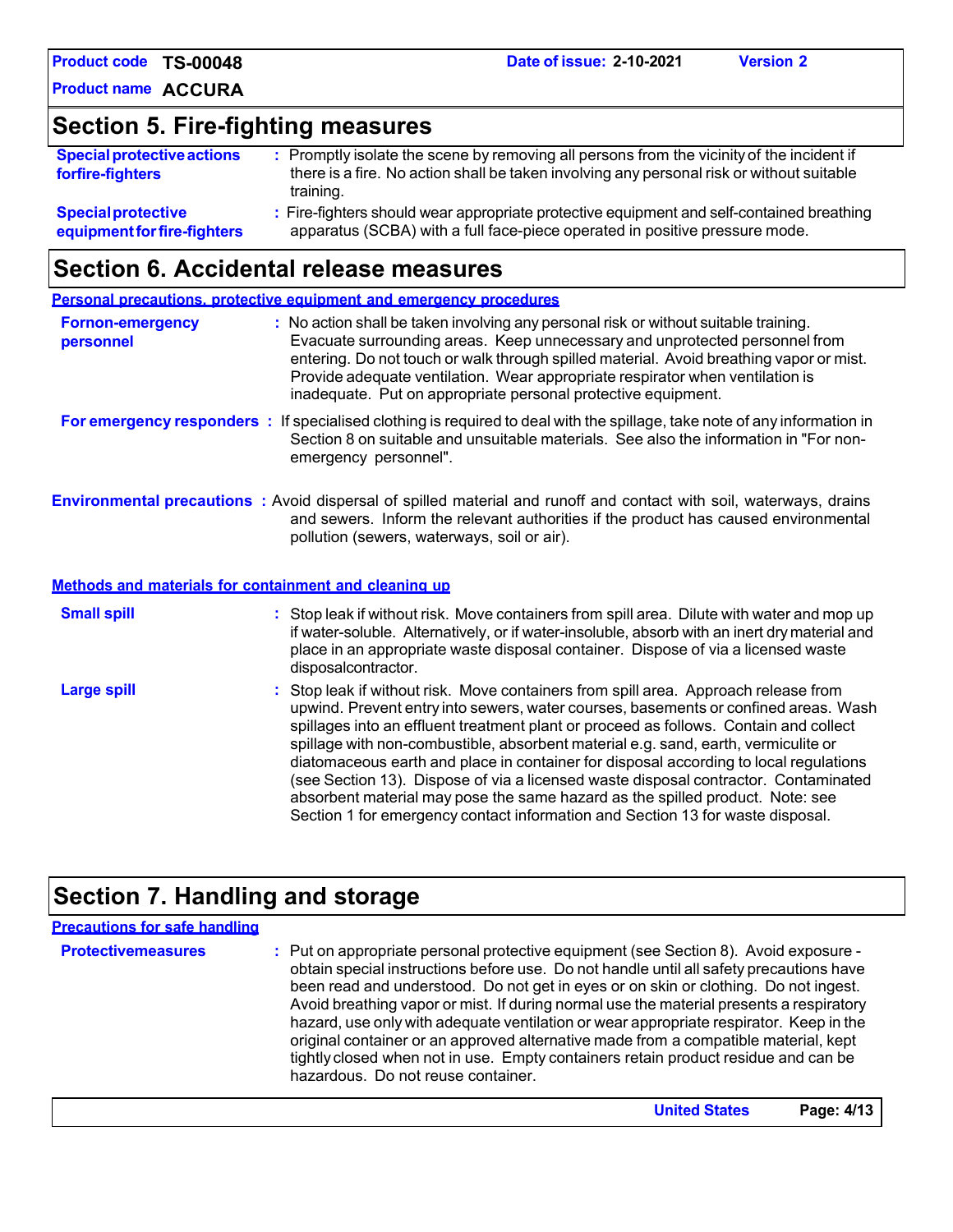**Product name ACCURA** 

# **Section 7. Handling and storage**

| <b>Specialprecautions</b>                                                        | : If this material is part of a multiple component system, read the Safety Data Sheet(s) for<br>the other component or components before blending as the resulting mixture may have<br>the hazards of all of its parts.                                                                                                                                                                                                                                                                                                                                                                         |
|----------------------------------------------------------------------------------|-------------------------------------------------------------------------------------------------------------------------------------------------------------------------------------------------------------------------------------------------------------------------------------------------------------------------------------------------------------------------------------------------------------------------------------------------------------------------------------------------------------------------------------------------------------------------------------------------|
| <b>Advice on general</b><br>occupationalhygiene                                  | : Eating, drinking and smoking should be prohibited in areas where this material is<br>handled, stored and processed. Workers should wash hands and face before eating,<br>drinking and smoking. Remove contaminated clothing and protective equipment before<br>entering eating areas. See also Section 8 for additional information on hygiene<br>measures.                                                                                                                                                                                                                                   |
| <b>Conditions for safe storage,</b><br><b>including any</b><br>incompatibilities | : Do not store below the following temperature: $5^{\circ}$ C (41 $^{\circ}$ F). Store in accordance with<br>local regulations. Store in original container protected from direct sunlight in a dry, cool<br>and well-ventilated area, away from incompatible materials (see Section 10) and food<br>and drink. Keep container tightly closed and sealed until ready for use. Containers that<br>have been opened must be carefully resealed and kept upright to prevent leakage. Do<br>not store in unlabeled containers. Use appropriate containment to avoid environmental<br>contamination. |

## **Section 8. Exposure controls/personal protection**

#### **Controlparameters**

#### **Occupational exposure limits**

| Ingredientname                                      | <b>Exposure limits</b>                                                                          |
|-----------------------------------------------------|-------------------------------------------------------------------------------------------------|
| Limestone                                           | OSHAPEL (United States, 2/2013).<br>TWA: 5 mg/m <sup>3</sup> 8 hours. Form: Respirable fraction |
|                                                     | TWA: 15 mg/m <sup>3</sup> 8 hours. Form: Total dust                                             |
|                                                     | OSHAPEL (United States, 2/2013).                                                                |
| <b>Titanium Dioxide</b>                             | TWA: 15 mg/m <sup>3</sup> 8 hours. Form: Total dust                                             |
|                                                     | ACGIH TLV (United States, 6/2013).                                                              |
|                                                     | TWA: $10 \,\mathrm{mg/m^3}$ 8 hours.                                                            |
| Acetaldehyde                                        | ACGIH TLV (United States, 6/2013).                                                              |
|                                                     | C: $45 \text{ mg/m}^3$                                                                          |
|                                                     | $C: 25$ ppm                                                                                     |
|                                                     | OSHAPEL (United States, 2/2013).                                                                |
| <b>Vinyl Acetate</b>                                | TWA: $360 \,\mathrm{mg/m^3}$ 8 hours.                                                           |
|                                                     | TWA: 200 ppm 8 hours.                                                                           |
|                                                     | ACGIH TLV (United States, 6/2013).                                                              |
|                                                     | STEL: 53 mg/m <sup>3</sup> 15 minutes.                                                          |
|                                                     | STEL: 15 ppm 15 minutes.                                                                        |
|                                                     | TWA: $35 \,\mathrm{mg/m^3}$ 8 hours.                                                            |
|                                                     | TWA: 10 ppm 8 hours.                                                                            |
| Crystalline Silica, respirable powder (<10 microns) | ACGIH TLV (United States, 6/2013). TWA:<br>0.025 mg/m <sup>3</sup> 8 hours. Form: Respirable    |
|                                                     | OSHA PEL Z3 (United States, 2/2013).                                                            |
|                                                     | TWA: 10 MG/M3 / (%SiO2+2) 8 hours. Form: Respirable                                             |
|                                                     | TWA: 250 MPPCF / (%SiO2+5) 8 hours.                                                             |
|                                                     | Form: Respirable                                                                                |
| <b>Ethylene Glycol</b>                              | OSHAPEL (United States, 2/2013).                                                                |
|                                                     | TWA: $5 \,\mathrm{mg/m^3}$ 8 hours.                                                             |
|                                                     | ACGIH TLV (United States, 6/2013).                                                              |
|                                                     | C: 100 mg/m <sup>3</sup> Form: Aerosol                                                          |
|                                                     |                                                                                                 |

**Key to abbreviations**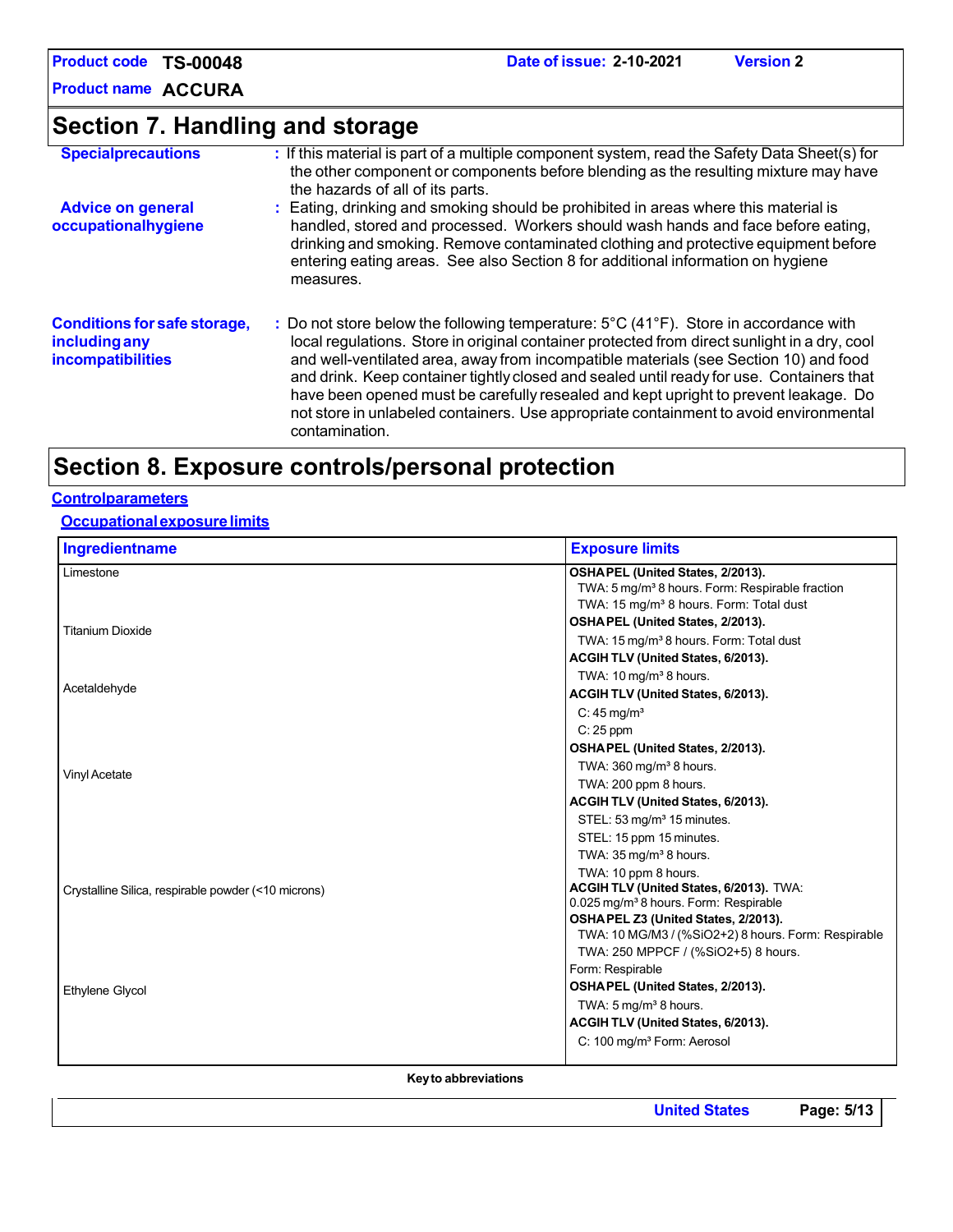**Product name ACCURA** 

# **Section 8. Exposure controls/personal protection**

| A            | $=$ Acceptable Maximum Peak                                                                                       |             | $=$ Potential skin absorption      |
|--------------|-------------------------------------------------------------------------------------------------------------------|-------------|------------------------------------|
| <b>ACGIH</b> | = American Conference of Governmental Industrial Hygienists.                                                      | <b>SR</b>   | $=$ Respiratory sensitization      |
| С            | $=$ Ceiling Limit                                                                                                 | SS          | $=$ Skin sensitization             |
|              | $=$ Fume                                                                                                          | <b>STEL</b> | = Short term Exposure limit values |
| <b>IPEL</b>  | = Internal Permissible Exposure Limit                                                                             | TD          | $=$ Total dust                     |
| <b>OSHA</b>  | = Occupational Safety and Health Administration.                                                                  | TLV         | = Threshold Limit Value            |
| R            | $=$ Respirable                                                                                                    | <b>TWA</b>  | $=$ Time Weighted Average          |
|              | = OSHA 29CFR 1910.1200 Subpart Z - Toxic and Hazardous Substances                                                 |             |                                    |
|              | Consult local authorities for acceptable exposure limits.                                                         |             |                                    |
|              | : If this product contains ingredients with exposure limits, personal, workplace<br><b>Recommended monitoring</b> |             |                                    |

| <b>Recommended monitoring</b><br>procedures        | : If this product contains ingredients with exposure limits, personal, workplace<br>atmosphere or biological monitoring may be required to determine the effectiveness of<br>the ventilation or other control measures and/or the necessity to use respiratory<br>protective equipment. Reference should be made to appropriate monitoring standards.<br>Reference to national guidance documents for methods for the determination of<br>hazardous substances will also be required. |
|----------------------------------------------------|---------------------------------------------------------------------------------------------------------------------------------------------------------------------------------------------------------------------------------------------------------------------------------------------------------------------------------------------------------------------------------------------------------------------------------------------------------------------------------------|
| <b>Appropriate engineering</b><br><b>controls</b>  | : If user operations generate dust, fumes, gas, vapor or mist, use process enclosures,<br>local exhaust ventilation or other engineering controls to keep worker exposure to<br>airborne contaminants below any recommended or statutory limits.                                                                                                                                                                                                                                      |
| <b>Environmental exposure</b><br><b>controls</b>   | Emissions from ventilation or work process equipment should be checked to ensure<br>they comply with the requirements of environmental protection legislation. In some<br>cases, fume scrubbers, filters or engineering modifications to the process equipment<br>will be necessary to reduce emissions to acceptable levels.                                                                                                                                                         |
| Individualprotection measures                      |                                                                                                                                                                                                                                                                                                                                                                                                                                                                                       |
| <b>Hygienemeasures</b>                             | : Wash hands, forearms and face thoroughly after handling chemical products, before<br>eating, smoking and using the lavatory and at the end of the working period.<br>Appropriate techniques should be used to remove potentially contaminated clothing.<br>Wash contaminated clothing before reusing. Ensure that eyewash stations and safety<br>showers are close to the workstation location.                                                                                     |
| <b>Eye/faceprotection</b><br><b>Skinprotection</b> | : Safety glasses with side shields.                                                                                                                                                                                                                                                                                                                                                                                                                                                   |
| <b>Hand protection</b>                             | : Chemical-resistant, impervious gloves complying with an approved standard should be<br>worn at all times when handling chemical products if a risk assessment indicates this is<br>necessary. Considering the parameters specified by the glove manufacturer, check<br>during use that the gloves are still retaining their protective properties. It should be                                                                                                                     |

|                               | noted that the time to breakthrough for any glove material may be different for different<br>glove manufacturers. In the case of mixtures, consisting of several substances, the<br>protection time of the gloves cannot be accurately estimated.                                                                                                                                                                                                  |
|-------------------------------|----------------------------------------------------------------------------------------------------------------------------------------------------------------------------------------------------------------------------------------------------------------------------------------------------------------------------------------------------------------------------------------------------------------------------------------------------|
| <b>Gloves</b>                 |                                                                                                                                                                                                                                                                                                                                                                                                                                                    |
| <b>Bodyprotection</b>         | : Personal protective equipment for the body should be selected based on the task being<br>performed and the risks involved and should be approved by a specialist before<br>handling this product.                                                                                                                                                                                                                                                |
| <b>Other skin protection</b>  | : Appropriate footwear and any additional skin protection measures should be selected<br>based on the task being performed and the risks involved and should be approved by a<br>specialist before handling this product.                                                                                                                                                                                                                          |
| <b>Respiratory protection</b> | : Respirator selection must be based on known or anticipated exposure levels, the<br>hazards of the product and the safe working limits of the selected respirator. If workers<br>are exposed to concentrations above the exposure limit, they must use appropriate,<br>certified respirators. Use a properly fitted, air-purifying or air-fed respirator complying<br>with an approved standard if a risk assessment indicates this is necessary. |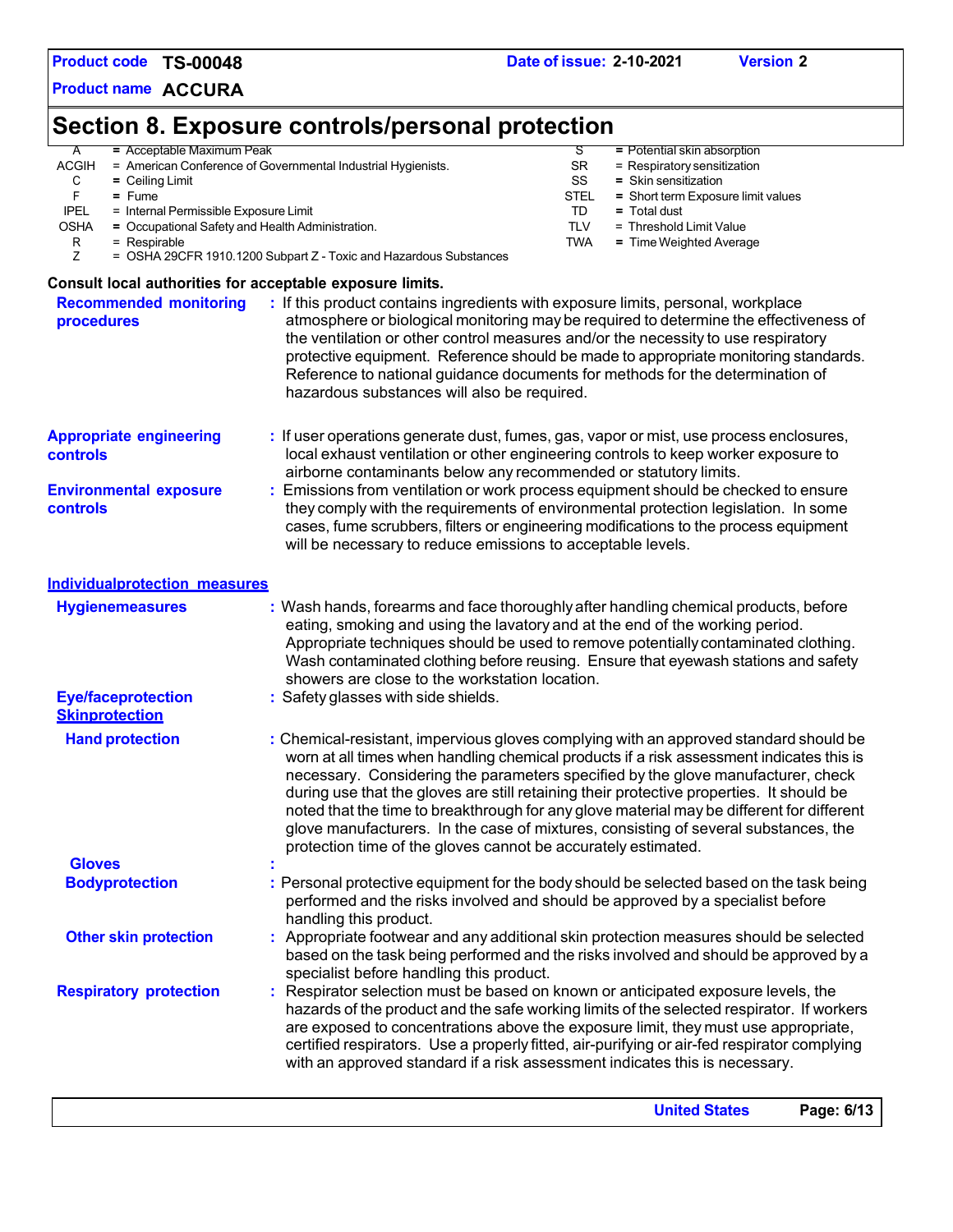**Section 9. Physical and chemical properties** 

#### **Appearance**

| <b>Physical state</b>                             | : Paste                                   |
|---------------------------------------------------|-------------------------------------------|
| <b>Color</b>                                      | : White                                   |
| <b>Odor</b>                                       | : Mild Acrylic                            |
| <b>Odorthreshold</b>                              | : Not available.                          |
| pH                                                | $: 7.5 - 8.5$                             |
| <b>Melting point</b>                              | : Not available.                          |
| <b>Boiling point</b>                              | : >37.78°C (>100°F)                       |
| <b>Flash point</b>                                | : Closed cup: 93.89°C (201°F)             |
| <b>Materialsupports</b><br>combustion.            | $:$ Yes.                                  |
| <b>Auto-ignition temperature</b>                  | $:$ Not available.                        |
| <b>Decomposition temperature</b>                  | : Not available.                          |
| <b>Flammability (solid, gas)</b>                  | : Not available.                          |
| Lower and upper explosive<br>(flammable) limits   | : Not available.                          |
| <b>Evaporation rate</b>                           | $: 0.33$ (butyl acetate = 1)              |
| <b>Vaporpressure</b>                              | : 2.3 kPa (17.1 mm Hg) [room temperature] |
| <b>Vapor density</b>                              | : Not available.                          |
| <b>Relative density</b>                           | : 1.68                                    |
| Density (Ibs / gal)                               | : 14.02                                   |
| <b>Solubility</b>                                 | : Soluble in water                        |
| <b>Partition coefficient: n-</b><br>octanol/water | $:$ Not available.                        |
| <b>Viscosity</b>                                  | : $15-40$ g/s                             |
| <b>Volatility</b>                                 | : 29% (v/v), 17.1% (w/w)                  |
| % Solid. (w/w)                                    | :82.9                                     |

# **Section 10. Stability and reactivity**

| <b>Reactivity</b>                            | : No specific test data related to reactivity available for this product or its ingredients.                                                  |
|----------------------------------------------|-----------------------------------------------------------------------------------------------------------------------------------------------|
| <b>Chemical stability</b>                    | : The product is stable.                                                                                                                      |
| <b>Possibility of hazardous</b><br>reactions | : Under normal conditions of storage and use, hazardous reactions will not occur.                                                             |
| <b>Conditions to avoid</b>                   | : When exposed to high temperatures may produce hazardous decomposition products.<br>Refer to protective measures listed in sections 7 and 8. |
| <b>Incompatiblematerials</b>                 | : Keep away from the following materials to prevent strong exothermic reactions:<br>oxidizing agents, strong alkalis, strong acids.           |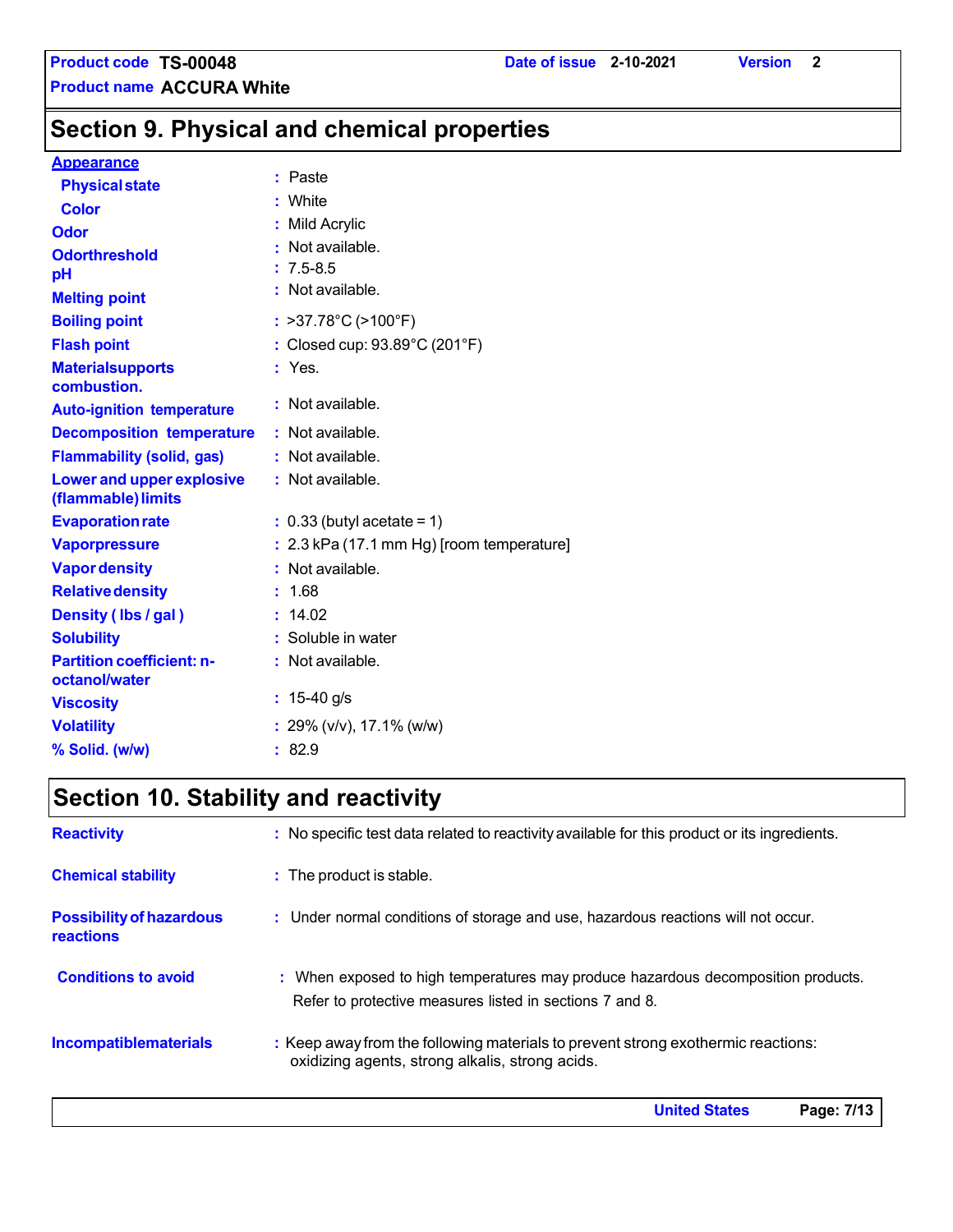**Product name ACCURA** 

# **Section 10. Stability and reactivity**

**Hazardous decomposition products**

**:** Decomposition products may include the following materials: carbon monoxide, carbon dioxide, smoke, oxides of nitrogen.

### **Section 11. Toxicological information**

### **Information on toxicological effects**

#### **Acutetoxicity**

| <b>Product/ingredientname</b> | <b>Result</b>                                            |                                                    |             | <b>Species</b> | <b>Dose</b>             | <b>Exposure</b> |
|-------------------------------|----------------------------------------------------------|----------------------------------------------------|-------------|----------------|-------------------------|-----------------|
| <b>Titanium Dioxide</b>       | LD50 Oral                                                |                                                    |             | Rat            | $>10$ g/kg              |                 |
| Acetaldehyde                  | <b>LC50 Inhalation Gas.</b>                              |                                                    |             | Rat            | 13300 ppm               | 4 hours         |
|                               | LD50 Dermal                                              |                                                    |             | Rabbit         | 3540 mg/kg              |                 |
|                               | LD50 Oral                                                |                                                    |             | Rat            | 661 mg/kg               |                 |
| <b>Ethylene Glycol</b>        | LD50 Dermal                                              |                                                    |             | Rabbit         | 9.53 g/kg               |                 |
|                               | LD50 Oral                                                |                                                    |             | Rat            | 4700 mg/kg              |                 |
| <b>Vinyl Acetate</b>          | <b>LC50 Inhalation Vapor</b>                             |                                                    |             | Mouse          | 1460 ppm                | 4 hours         |
|                               | <b>LC50 Inhalation Vapor</b>                             |                                                    |             | Rat            | 11400 mg/m <sup>3</sup> | 4 hours         |
|                               | <b>LC50 Inhalation Vapor</b>                             |                                                    |             | Rat            | 3680 ppm                | 4 hours         |
|                               | LD50 Dermal                                              |                                                    |             | Rabbit         | 2335 mg/kg              |                 |
|                               | LD50 Oral                                                |                                                    |             | Rat            | $2.5$ g/kg              |                 |
| <b>Conclusion/Summary</b>     | : There are no data available on the mixture itself.     |                                                    |             |                |                         |                 |
| <b>Irritation/Corrosion</b>   |                                                          |                                                    |             |                |                         |                 |
| <b>Conclusion/Summary</b>     |                                                          |                                                    |             |                |                         |                 |
| <b>Skin</b>                   | There are no data available on the mixture itself.<br>ŧ. |                                                    |             |                |                         |                 |
| <b>Eyes</b>                   | There are no data available on the mixture itself.       |                                                    |             |                |                         |                 |
| <b>Respiratory</b>            |                                                          | There are no data available on the mixture itself. |             |                |                         |                 |
| <b>Sensitization</b>          |                                                          |                                                    |             |                |                         |                 |
| <b>Conclusion/Summary</b>     |                                                          |                                                    |             |                |                         |                 |
| <b>Skin</b>                   | There are no data available on the mixture itself.       |                                                    |             |                |                         |                 |
| <b>Respiratory</b>            | There are no data available on the mixture itself.       |                                                    |             |                |                         |                 |
| <b>Mutagenicity</b>           |                                                          |                                                    |             |                |                         |                 |
| <b>Conclusion/Summary</b>     | There are no data available on the mixture itself.       |                                                    |             |                |                         |                 |
| <b>Carcinogenicity</b>        |                                                          |                                                    |             |                |                         |                 |
| <b>Conclusion/Summary</b>     | There are no data available on the mixture itself.       |                                                    |             |                |                         |                 |
| <b>Classification</b>         |                                                          |                                                    |             |                |                         |                 |
| <b>Product/ingredientname</b> |                                                          | <b>OSHA</b>                                        | <b>IARC</b> | <b>NTP</b>     |                         |                 |
| <b>Titanium Dioxide</b>       |                                                          | $\blacksquare$                                     | 2B          |                |                         |                 |
|                               |                                                          |                                                    |             |                |                         |                 |

| Titanium Dioxide                                        | 2Β |                                                  |
|---------------------------------------------------------|----|--------------------------------------------------|
| Acetaldehvde                                            |    | Reasonably anticipated to be a human carcinogen. |
| Vinvl Acetate                                           | 2B |                                                  |
| Crystalline Silica, respirable powder (<10 microns)   - |    | Known to be a human carcinogen.                  |
|                                                         |    |                                                  |

#### **Carcinogen Classification code:**

**IARC: 1, 2A, 2B, 3, 4 NTP: Known to be a human carcinogen; Reasonably anticipated to be a human carcinogen OSHA: + Not listed/not regulated: -**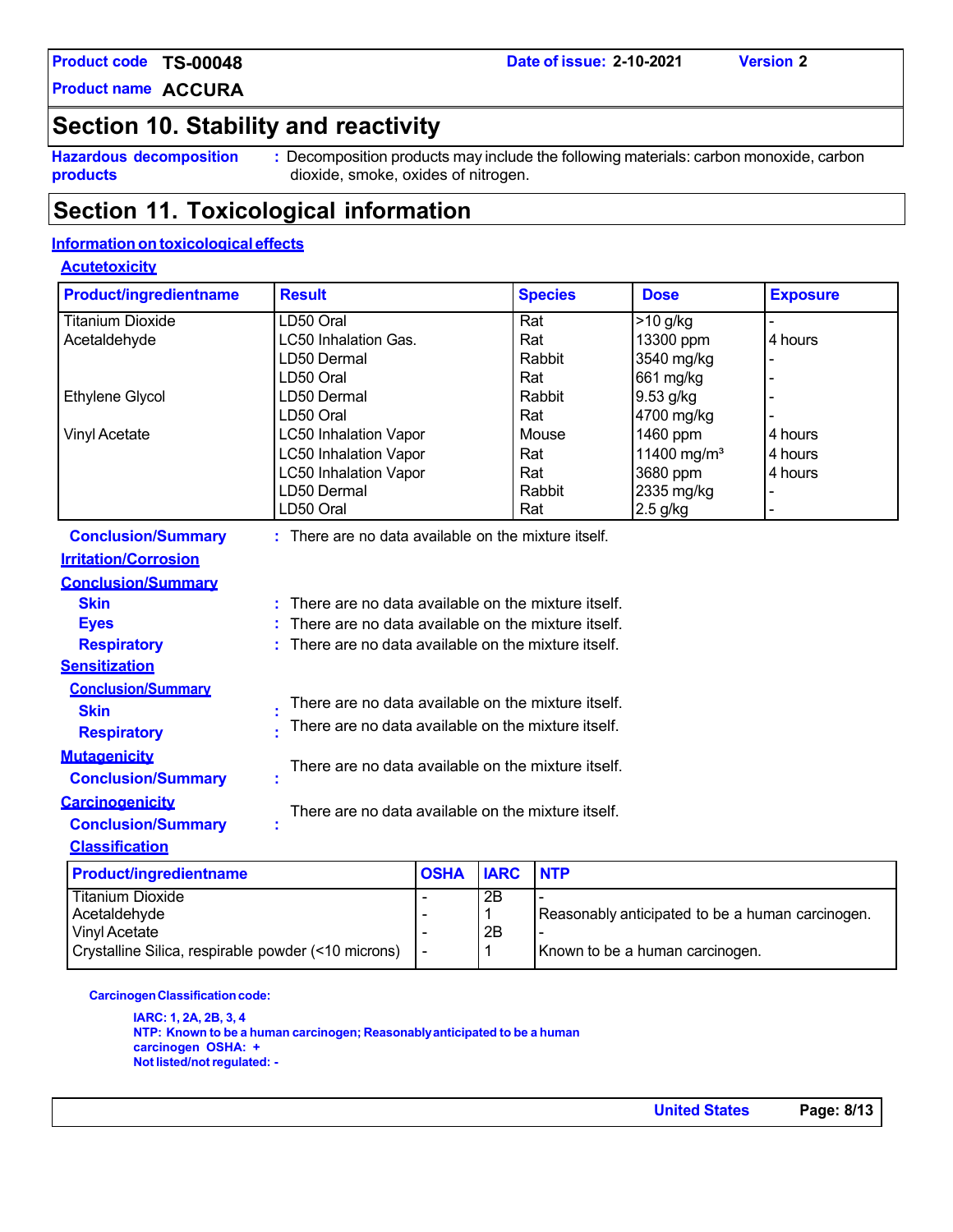**Product name ACCURA** 

#### **Date of issue: 2-10-2021 Version 2**

# **Section 11. Toxicological information**

### **Reproductive toxicity**

: There are no data available on the mixture itself.

#### **Teratogenicity**

**Conclusion/Summary :**

There are no data available on the mixture itself.

**Specific target organ toxicity (single exposure)**

| <b>Name</b>                   | <b>Category</b>          |
|-------------------------------|--------------------------|
| Acetaldehyde<br>Vinyl Acetate | Category 3<br>Category 3 |

**Specific target organ toxicity (repeated exposure)**

| <b>Name</b>                                         | <b>Category</b> |
|-----------------------------------------------------|-----------------|
| Vinyl Acetate                                       | Category 1      |
| Crystalline Silica, respirable powder (<10 microns) | Category 2      |
| <b>Ethylene Glycol</b>                              | Category 2      |

**Target organs <b>Starf** organs : Contains material which may cause damage to the following organs: lungs, upper respiratory tract, skin, eyes.

#### **Aspiration hazard**

Not available.

#### **Information on the likely routes of exposure Potential**

| acute health effects                  |                                                                                                                                                                                                                                                                                                                                                                                                                                                                                                                                                                                                                                                   |
|---------------------------------------|---------------------------------------------------------------------------------------------------------------------------------------------------------------------------------------------------------------------------------------------------------------------------------------------------------------------------------------------------------------------------------------------------------------------------------------------------------------------------------------------------------------------------------------------------------------------------------------------------------------------------------------------------|
| <b>Eye contact</b>                    | : No known significant effects or critical hazards.                                                                                                                                                                                                                                                                                                                                                                                                                                                                                                                                                                                               |
| <b>Inhalation</b>                     | : No known significant effects or critical hazards.                                                                                                                                                                                                                                                                                                                                                                                                                                                                                                                                                                                               |
| <b>Skin contact</b>                   | : No known significant effects or critical hazards.                                                                                                                                                                                                                                                                                                                                                                                                                                                                                                                                                                                               |
| <b>Ingestion</b>                      | : No known significant effects or critical hazards.                                                                                                                                                                                                                                                                                                                                                                                                                                                                                                                                                                                               |
| Over-exposuresians/symptoms           |                                                                                                                                                                                                                                                                                                                                                                                                                                                                                                                                                                                                                                                   |
| <b>Eye contact</b>                    | : No specific data.                                                                                                                                                                                                                                                                                                                                                                                                                                                                                                                                                                                                                               |
| <b>Inhalation</b>                     | : No specific data.                                                                                                                                                                                                                                                                                                                                                                                                                                                                                                                                                                                                                               |
| <b>Skin contact</b>                   | : No specific data.                                                                                                                                                                                                                                                                                                                                                                                                                                                                                                                                                                                                                               |
| <b>Ingestion</b>                      | : No specific data.                                                                                                                                                                                                                                                                                                                                                                                                                                                                                                                                                                                                                               |
|                                       | Delaved and immediate effects and also chronic effects from short and long term exposure                                                                                                                                                                                                                                                                                                                                                                                                                                                                                                                                                          |
| <b>Conclusion/Summary</b>             | : There are no data available on the mixture itself. This product contains crystalline silica which<br>can cause lung cancer or silicosis. The risk of cancer depends on the duration and level of<br>exposure to dust from sanding surfaces or mist from spray applications. If splashed in the eyes,<br>the liquid may cause irritation and reversible damage. Ingestion may cause nausea, diarrhea and<br>vomiting. This takes into account, where known, delayed and immediate effects and also chronic<br>effects of components from short-term and long-term exposure by oral, inhalation and dermal<br>routes of exposure and eye contact. |
| <b>Short term exposure</b>            |                                                                                                                                                                                                                                                                                                                                                                                                                                                                                                                                                                                                                                                   |
| <b>Potential immediate</b><br>effects | : There are no data available on the mixture itself.                                                                                                                                                                                                                                                                                                                                                                                                                                                                                                                                                                                              |
| <b>Potential delayed effects</b>      | : There are no data available on the mixture itself.                                                                                                                                                                                                                                                                                                                                                                                                                                                                                                                                                                                              |
| Long term exposure                    |                                                                                                                                                                                                                                                                                                                                                                                                                                                                                                                                                                                                                                                   |
| <b>Potential immediate</b><br>effects | $:$ There are no data available on the mixture itself.                                                                                                                                                                                                                                                                                                                                                                                                                                                                                                                                                                                            |
| <b>Potential delayed effects</b>      | $:$ There are no data available on the mixture itself.                                                                                                                                                                                                                                                                                                                                                                                                                                                                                                                                                                                            |
|                                       | <b>United States</b><br>Page: 9/13                                                                                                                                                                                                                                                                                                                                                                                                                                                                                                                                                                                                                |

**Conclusion/Summary :**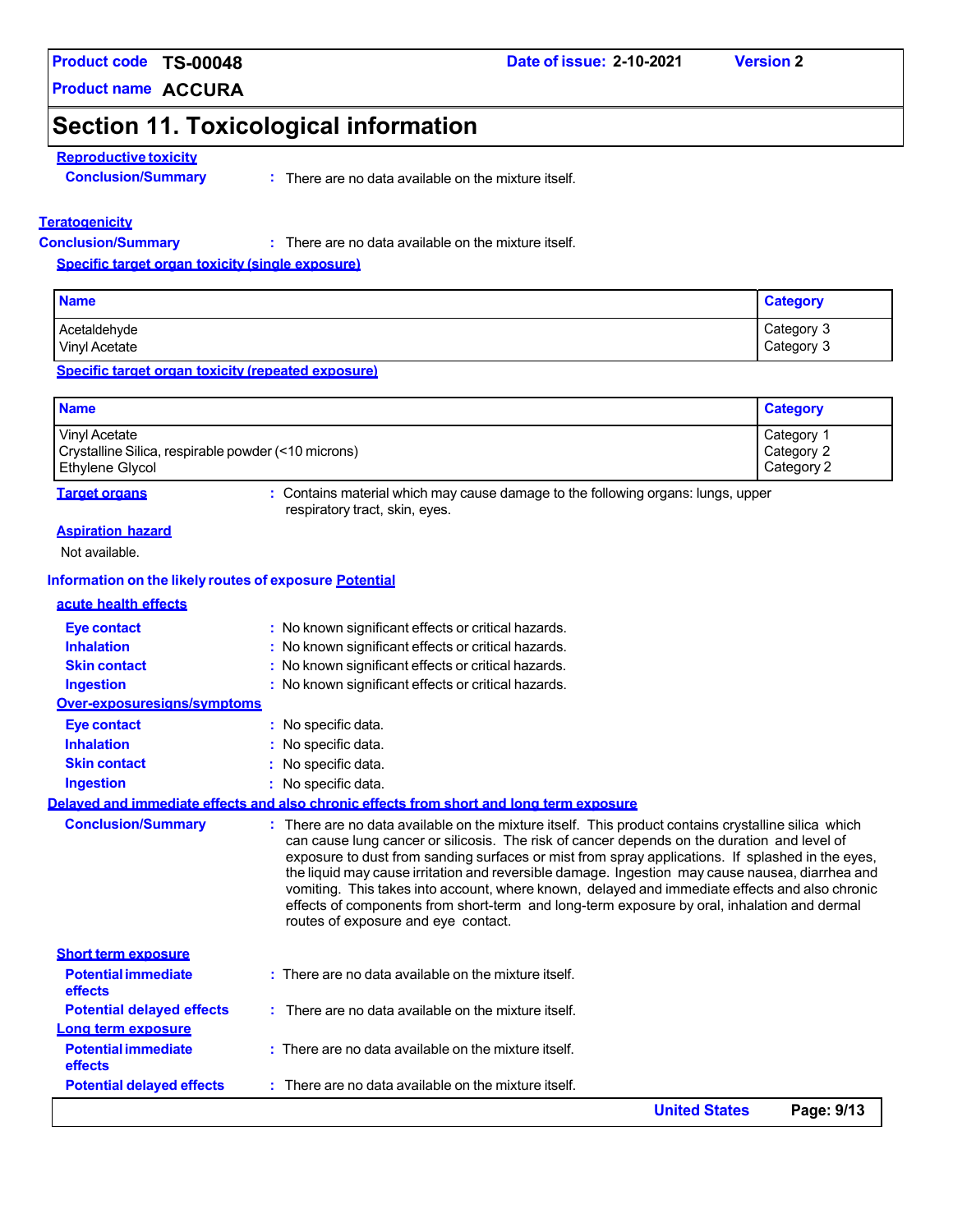**Product name ACCURA** 

### **Section 11. Toxicological information**

### **Potential chronic health effects**

| <b>General</b>                        | : No known significant effects or critical hazards.                           |
|---------------------------------------|-------------------------------------------------------------------------------|
| <b>Carcinogenicity</b>                | : May cause cancer. Risk of cancer depends on duration and level of exposure. |
| <b>Mutagenicity</b>                   | : No known significant effects or critical hazards.                           |
| <b>Teratogenicity</b>                 | : No known significant effects or critical hazards.                           |
| <b>Developmentaleffects</b>           | : No known significant effects or critical hazards.                           |
| <b>Fertility effects</b>              | : No known significant effects or critical hazards.                           |
| <b>Numerical measures of toxicity</b> |                                                                               |

#### **Acute toxicity estimates**

| <b>Route</b> | <b>ATE value</b> |
|--------------|------------------|
| Oral         | 13704.4 mg/kg    |

## **Section 12. Ecological information**

#### **Toxicity**

| <b>Product/ingredientname</b> | <b>Result</b>                                         | <b>Species</b>                       | <b>Exposure</b> |
|-------------------------------|-------------------------------------------------------|--------------------------------------|-----------------|
| <b>Titanium Dioxide</b>       | Acute EC50 100 mg/l Fresh water                       | Daphnia - Daphnia magna -<br>Neonate | 48 hours        |
| Vinyl Acetate                 | Acute LC50 31080 to 36630 µg/l<br><b>IFresh water</b> | Fish - Poecilia reticulata           | 96 hours        |

#### **Persistence and degradability**

Not available.

#### **Bioaccumulative potential**

| <b>Product/ingredientname</b> | $LogP_{ow}$ | <b>BCF</b> | <b>Potential</b> |
|-------------------------------|-------------|------------|------------------|
| Acetaldehyde                  | $-0.34$     |            | l low            |
| Vinyl Acetate                 | 0.73        |            | l low            |
| <b>Ethylene Glycol</b>        | $-1.36$     |            | l low            |

#### **Mobility in soil**

**Soil/waterpartition coefficient (Koc)** 

**:** Not available.

## **Section 13. Disposal considerations**

**Disposal methods :** The generation of waste should be avoided or minimized wherever possible. Disposal of this product, solutions and any by-products should at all times comply with the requirements of environmental protection and waste disposal legislation and any regional local authority requirements. Dispose of surplus and non-recyclable products via a licensed waste disposal contractor. Waste should not be disposed of untreated to the sewer unless fully compliant with the requirements of all authorities with jurisdiction. Waste packaging should be recycled. Incineration or landfill should only be considered when recycling is not feasible. This material and its container must be disposed of in a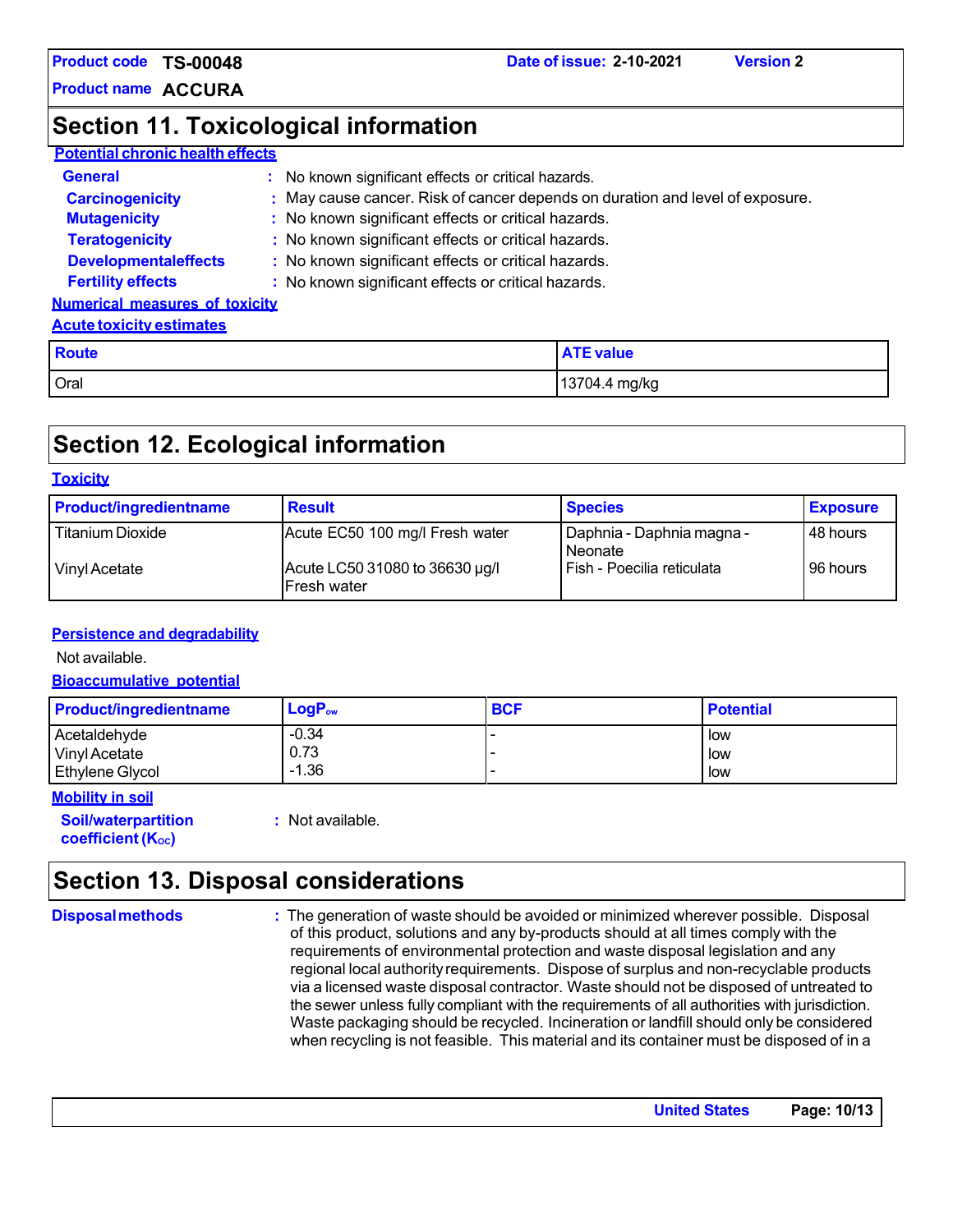### **Date of issue: 2-10-2021 Version 2**

### **Section 13. Disposal considerations**

safe way. Care should be taken when handling emptied containers that have not been cleaned or rinsed out. Empty containers or liners may retain some product residues. Avoid dispersal of spilled material and runoff and contact with soil, waterways, drains and sewers.

**Disposal should be in accordance with applicable regional, national and local laws and regulations. Refer to Section 7: HANDLING AND STORAGE and Section 8: EXPOSURE CONTROLS/PERSONAL PROTECTION for additional handling information and protection of employees. Section 6. Accidental release measures**

### **14. Transport information**

|                                                                      | <b>DOT</b>                                                                              | <b>IMDG</b>            | <b>IATA</b>            |
|----------------------------------------------------------------------|-----------------------------------------------------------------------------------------|------------------------|------------------------|
| <b>UN</b> number                                                     | UN3082                                                                                  | Not regulated.         | Not regulated.         |
| <b>UN proper shipping</b><br>name                                    | <b>ENVIRONMENTALLY</b><br>HAZARDOUS SUBSTANCE,<br>LIQUID, N.O.S.<br>(carbendazim (ISO)) |                        |                        |
| <b>Transport hazard class</b><br>(e <sub>s</sub> )                   | 9                                                                                       |                        |                        |
| <b>Packing group</b>                                                 | $\mathbf{III}$                                                                          |                        |                        |
| <b>Environmental hazards</b><br><b>Marinepollutant</b><br>substances | No.<br>Not applicable.                                                                  | No.<br>Not applicable. | No.<br>Not applicable. |
| <b>Product RQ (lbs)</b>                                              | 25000                                                                                   | Not applicable.        | Not applicable.        |
| <b>RQ</b> substances                                                 | (carbendazim (ISO))                                                                     | Not applicable.        | Not applicable.        |

|             | <b>Additionalinformation</b>                                                                                                                                    |
|-------------|-----------------------------------------------------------------------------------------------------------------------------------------------------------------|
| <b>DOT</b>  | : Package sizes shipped in quantities less than the product reportable quantity are not subject to the<br>RQ (reportable quantity) transportation requirements. |
| <b>IMDG</b> | : None identified.                                                                                                                                              |
| <b>IATA</b> | : None identified.                                                                                                                                              |

**Special precautions for user : Transport within user's premises:** always transport in closed containers that are upright and secure. Ensure that persons transporting the product know what to do in the event of an accident or spillage.

### **Section 15. Regulatory information**

|                                  | United States inventory (TSCA 8b) : All components are listed or exempted.               |
|----------------------------------|------------------------------------------------------------------------------------------|
| <b>Australia inventory(AICS)</b> | : Not determined.                                                                        |
| Canada inventory (DSL)           | : At least one component is not listed.                                                  |
| <b>China inventory (IECSC)</b>   | : Not determined.                                                                        |
| Europe inventory (REACH)         | : Please contact your supplier for information on the inventory status of this material. |
| Japan inventory (ENCS)           | : Not determined.                                                                        |
|                                  |                                                                                          |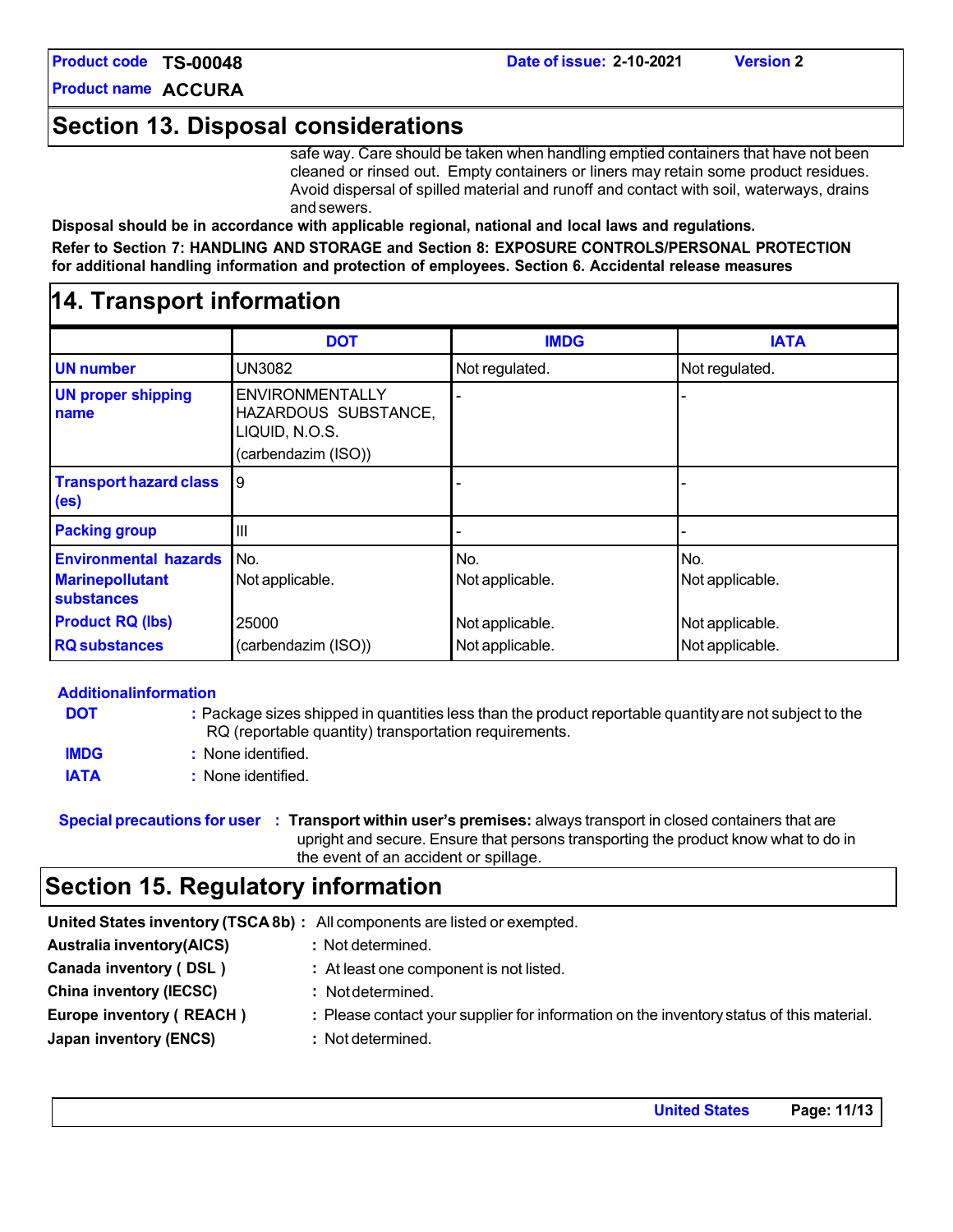**Product name ACCURA** 

### **Section 15. Regulatory information**

- **Korea inventory (KECI) :**  : Not determined.
- **New Zealand ( NZIoC ) :**  : Not determined.

### Philippines inventory (PICCS) : Not determined.

### **United States**

**SARA302/304**

**SARA 304 RQ :**  $711338.7$  **lbs / 322947.8 kg [50855.5 gal / 192509.2 L]** 

**Composition/informationoningredients**

|                 |            | <b>SARA 302 TPQ</b> |           | <b>SARA 304 RQ</b> |           |
|-----------------|------------|---------------------|-----------|--------------------|-----------|
| <b>Name</b>     | <b>EHS</b> | (Ibs)               | (gallons) | l (Ibs)            | (gallons) |
| l Vinvl Acetate | Yes.       | 1000                | 129       | 5000               | 644.8     |

#### **SARA311/312**

**Classification :** Delayed (chronic) health hazard

#### **Composition/informationoningredients**

| <b>Name</b>                                                                                                                           | <b>Fire</b><br>hazard             | <b>Sudden</b><br><b>release of</b><br><b>pressure</b> | <b>Reactive</b>                  | <b>Immediate</b><br>(acute)<br>health<br>hazard | <b>Delayed</b><br>(chronic)<br>health<br>hazard |
|---------------------------------------------------------------------------------------------------------------------------------------|-----------------------------------|-------------------------------------------------------|----------------------------------|-------------------------------------------------|-------------------------------------------------|
| <b>Titanium Dioxide</b><br>Acetaldehyde<br>Vinyl Acetate<br>Ethylene Glycol<br>Crystalline Silica, respirable powder<br>(<10 microns) | No.<br>Yes.<br>Yes.<br>No.<br>No. | No.<br>No.<br>No.<br>No.<br>No.                       | No.<br>No.<br>Yes.<br>No.<br>No. | No.<br>Yes.<br>Yes.<br>Yes.<br>No.              | Yes.<br>Yes.<br>Yes.<br>Yes.<br>Yes.            |

Pennsylvania (worker and community right to know act): The following components are cited in the Pennsylvania Hazardous **Substances List, and are present at levels that require reporting.**

Ethylene Glycol 107-21-1 <2%

### **SARA 313**

.

|                             | <b>Chemicalname</b> | <b>CAS</b> number | <b>Concentration</b> |
|-----------------------------|---------------------|-------------------|----------------------|
| <b>Suppliernotification</b> | Acetaldehyde        | 75-07-0           | $01 - 1$             |
|                             | Vinvl Acetate       | 108-05-4          | $01 - 1$             |

SARA 313 notifications must not be detached from the SDS and any copying and redistribution of the SDS shall include copying and redistribution of the notice attached to copies of the SDS subsequently redistributed.

California Prop. 65: △ WARNING: This product can expose you to chemicals

including Crystalline Silica (respirable powder), and ethylene glycol, which are known to the State of California to cause cancer and birth defects or other reproductive harm. For more information go to www.P65Warnings.ca.gov

### **Section 16. Other information**

# **Hazardous Material Information System (U.S.A.)**

**Health :** 2 \* **Flammability :** 1 **Physical hazards :** 0